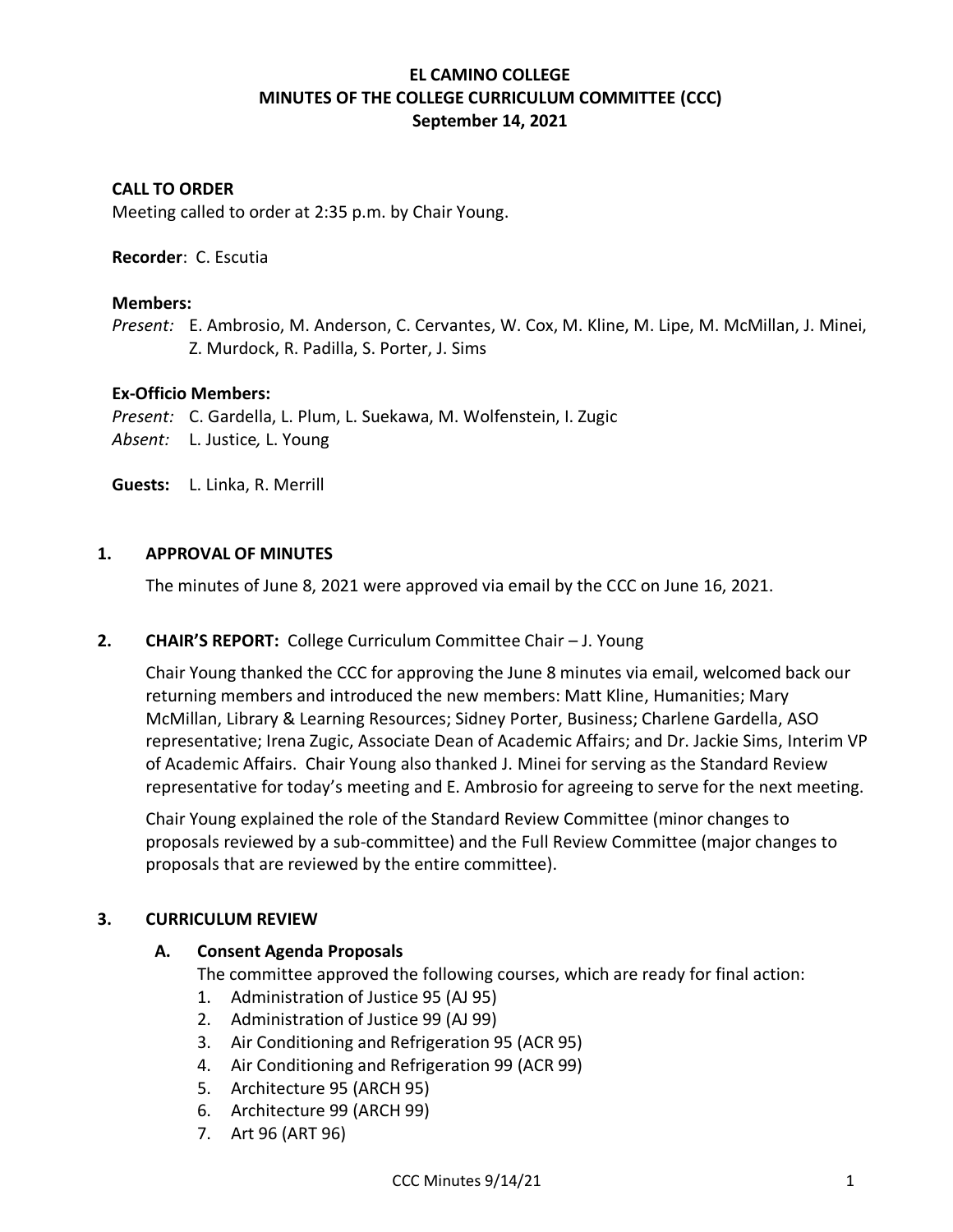- 8. Art 99 (ART 99)
- 9. Astronomy 99 (ASTR 99)
- 10. Automotive Collision Repair/Painting 95 (ACRP 95)
- 11. Automotive Collision Repair/Painting 99 (ACRP 99)
- 12. Automotive Technology 95 (ATEC 95)
- 13. Automotive Technology 99 (ATEC 99)
- 14. Biology 99 (BIOL 99)
- 15. Business 95 (BUS 95)
- 16. Business 99 (BUS 99)
- 17. Chemistry 99 (CHEM 99)
- 18. Chinese 99 (CHIN 99)
- 19. Communication Studies 99 (COMS 99)
- 20. Computer Aided Design/Drafting 95 (CADD 95)
- 21. Computer Aided Design/Drafting 99 (CADD 99)
- 22. Computer Information Systems 95 (CIS 95)
- 23. Computer Information Systems 99 (CIS 99)
- 24. Computer Science 99 (CSCI 99)
- 25. Construction Technology 95 (CTEC 95)
- 26. Construction Technology 99 (CTEC 99)
- 27. Cosmetology 95 (COSM 95)
- 28. Cosmetology 99 (COSM 99)
- 29. Dance 99 (DANC 99)
- 30. Electronics and Computer Hardware Technology 95 (ECHT 95)
- 31. Electronics and Computer Hardware Technology 99 (ECHT 99)
- 32. English 99 (ENGL 99)
- 33. Environmental Technology 95 (ET 95)
- 34. Environmental Technology 99 (ET 99)
- 35. Fashion 95 (FASH 95)
- 36. Fashion 99 (FASH 99)
- 37. Film/Video 95 (FILM 95)
- 38. Film/Video 99 (FILM 99)
- 39. Fire and Emergency Technology 95 (FTEC 95)
- 40. Fire and Emergency Technology 99 (FTEC 99)
- 41. French 99 (FREN 99)
- 42. Geography 99 (GEOG 99)
- 43. Geology 99 (GEOL 99)
- 44. Japanese 99 (JAPA 99)
- 45. Journalism 95 (JOUR 95)
- 46. Journalism 99 (JOUR 99)
- 47. Law 95 (LAW 95)
- 48. Machine Tool Technology 99 (MTT 99)
- 49. Manufacturing Technology 99 (MTEC 99)
- 50. Mathematics 99 (MATH 99)
- 51. Music 96 (MUSI 96)
- 52. Music 99 (MUSI 99)
- 53. Nutrition and Foods 99 (NUTR 99)
- 54. Photography 99 (PHOT 99)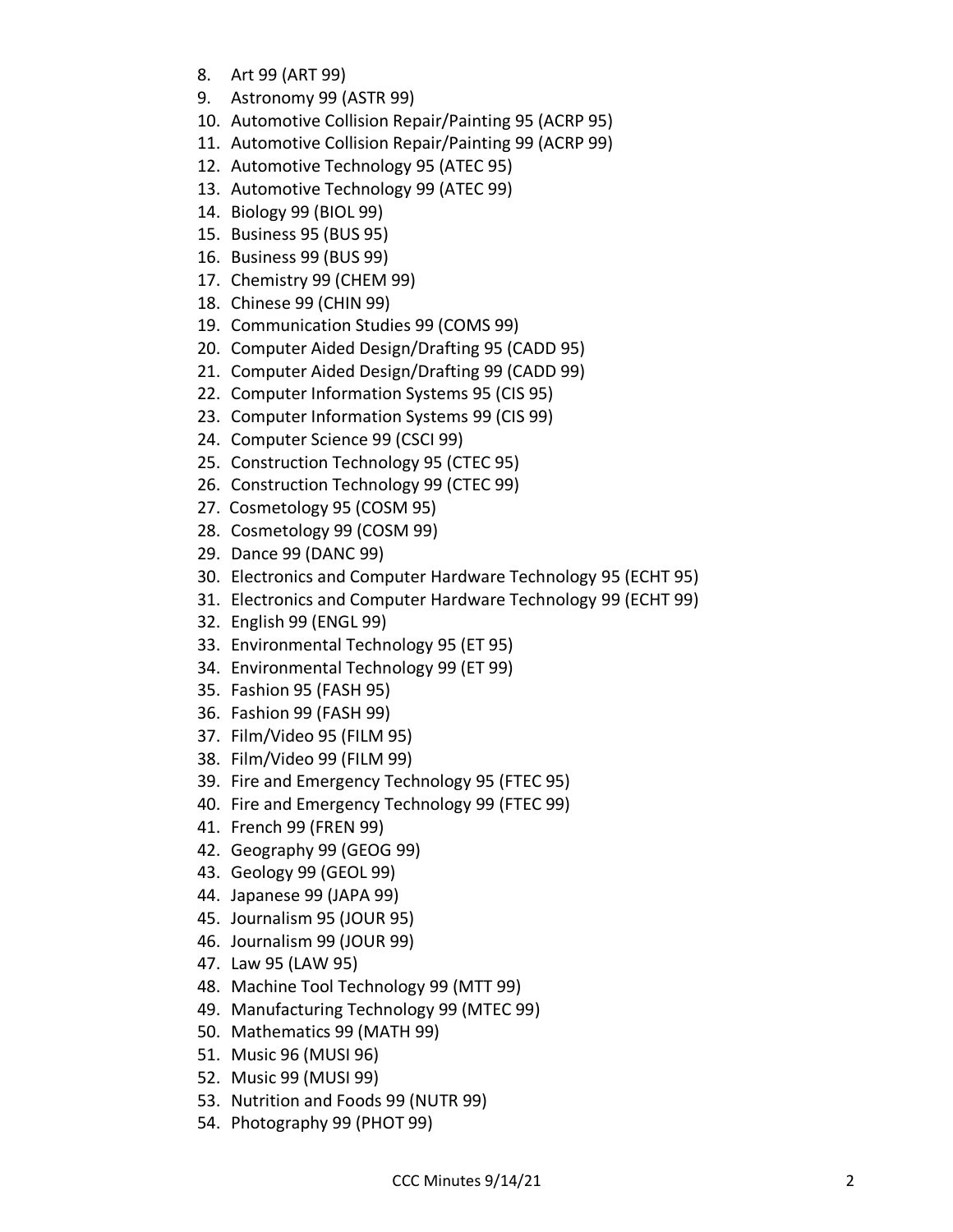- 55. Physics 99 (PHYS 99)
- 56. Real Estate 95 (RE 95)
- 57. Spanish 99 (SPAN 99)
- 58. Theatre 95 (THEA 95)
- 59. Theatre 99 (THEA 99)
- 60. Welding 95 (WELD 95)
- 61. Welding 99 (WELD 99)

## **CURRICULUM DISCUSSION**

## **A. Consent Agenda Proposals**

It was moved by W. Cox, seconded by M. Kline, that the committee approve the consent agenda proposals. The motion carried.

It was moved by W. Cox, seconded by M. Kline, that the committee approve the consent agenda course delivery methods. The motion carried.

It was moved by W. Cox, seconded by M. Kline, that the committee approve the consent agenda conditions of enrollment. The motion carried.

# **4. CURRICULOG INTERFACE UPDATES**

Chair Young presented the updated Curriculog interface and highlighted the main changes and improvements.

# **5. CERTIFICATION TRAINING**

Chair Young conducted the annual certification training for the College Curriculum Committee. This training is required annually for the College to continue to locally approve specified courses, certificates, and degrees. Elements of local approval certification and local policies and procedures were reviewed. The College President, VPAA, Senate President, and CCC Chair will sign the form verifying that the training took place and forward it to the Chancellor's Office.

- **6. CURRICULUM ADVISOR'S REPORT:** Curriculum Advisor L. Plum No report.
- **7. VICE PRESIDENT'S REPORT:** Vice President of Academic Affairs J. Sims No report.

# **8. ANNOUNCEMENTS**

- The Curriculog Café will be open after the meeting.
- **•** Next CCC Meeting: September 28, 2021 2:30-4:30 p.m.

# **9. ADJOURNMENT**

Chair Young called for a motion to adjourn the meeting. J. Minei moved to adjourn, E. Ambrosio seconded, and the motion carried. Meeting was adjourned at 3:46 p.m.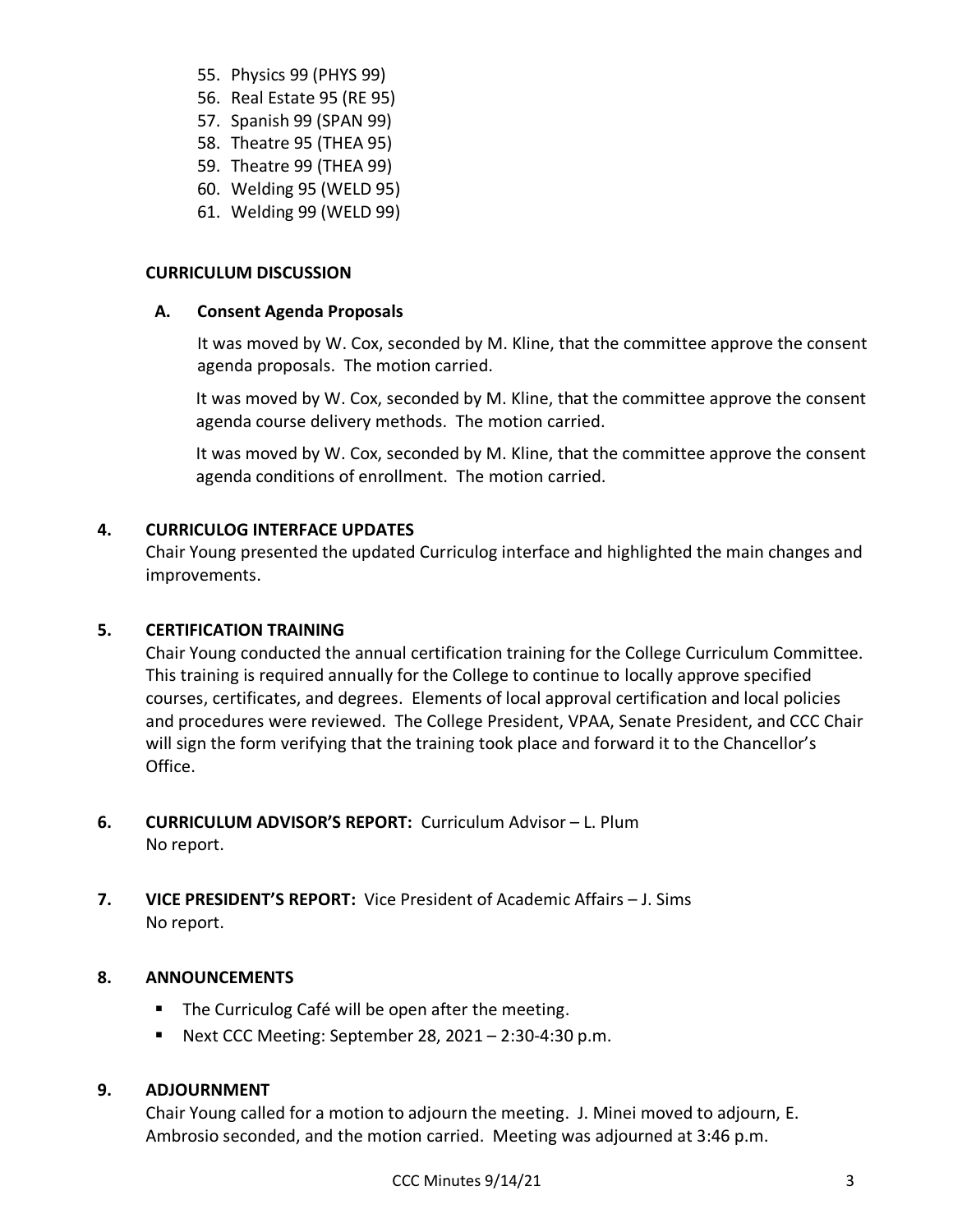|                      |                 |                                                        |                      | Curriculum           |
|----------------------|-----------------|--------------------------------------------------------|----------------------|----------------------|
| Modification         | <b>Division</b> | Course/Program Information                             | Rationale/Action     | Committee            |
| <b>Type</b>          |                 |                                                        |                      | <b>Approval Date</b> |
| <b>Course Review</b> | <b>BUSI</b>     | <b>BUS 95 Cooperative Work Experience</b><br>Education | Course review; Added | 9/14/2021            |
|                      |                 |                                                        | new DE version       |                      |
|                      |                 |                                                        | (online/hybrid)      |                      |
|                      | <b>BUSI</b>     | <b>BUS 99 Independent Study</b>                        | Course review; Added | 9/14/2021            |
| <b>Course Review</b> |                 |                                                        | new DE version       |                      |
|                      |                 |                                                        | (online/hybrid)      |                      |
| <b>Course Review</b> | <b>BUSI</b>     | CIS 95 Cooperative Work Experience                     | Course review        | 9/14/2021            |
|                      |                 | Education                                              |                      |                      |
| <b>Course Review</b> | <b>BUSI</b>     | CIS 99 Independent Study                               | Course review        | 9/14/2021            |
| <b>Course Review</b> | <b>BUSI</b>     | LAW 95 Cooperative Work Experience<br>Education        | Course review        | 9/14/2021            |
| <b>Course Review</b> | <b>BUSI</b>     | RE 95 Cooperative Work Experience<br>Education         | Course review        | 9/14/2021            |
| <b>Course Review</b> | <b>FINE</b>     | ART 96 Cooperative Work Experience<br>Education        | Course review        | 9/14/2021            |
| <b>Course Review</b> | <b>FINE</b>     | ART 99 Independent Study                               | Course review        | 9/14/2021            |
|                      |                 |                                                        | Course review; Added | 9/14/2021            |
| <b>Course Review</b> | <b>FINE</b>     | COMS 99 Independent Study                              | new DE version       |                      |
|                      |                 |                                                        | (online/hybrid)      |                      |
|                      | <b>FINE</b>     |                                                        | Course review; Added | 9/14/2021            |
| <b>Course Review</b> |                 | DANC 99 Independent Study                              | new DE version       |                      |
|                      |                 |                                                        | (online/hybrid)      |                      |
| <b>Course Review</b> | <b>FINE</b>     | FILM 95 Cooperative Work Experience<br>Education       | Course review        | 9/14/2021            |
| Course Review        | <b>FINE</b>     | FILM 99 Independent Study                              | Course review        | 9/14/2021            |
|                      | <b>FINE</b>     | MUSI 96 Cooperative Work Experience                    | Course review        | 9/14/2021            |
| <b>Course Review</b> |                 | Education                                              |                      |                      |
| Course Review        | <b>FINE</b>     | MUSI 99 Independent Study                              | Course review        | 9/14/2021            |
|                      | <b>FINE</b>     | PHOT 99 Independent Study                              | Course review; Added | 9/14/2021            |
| Course Review        |                 |                                                        | new DE version       |                      |
|                      |                 |                                                        | (online/hybrid)      |                      |
| Course Review        | <b>FINE</b>     | THEA 95 Cooperative Work Experience                    | Course review        | 9/14/2021            |
|                      |                 | Education                                              |                      |                      |
| Course Review        | <b>FINE</b>     | THEA 99 Independent Study                              | Course review        | 9/14/2021            |
| Course Review        | <b>HEAL</b>     | AJ 95 Cooperative Work Experience<br>Education         | Course review        | 9/14/2021            |
| Course Review        | <b>HEAL</b>     | AJ 99 Independent Study                                | Course review        | 9/14/2021            |
| Course Review        | <b>HEAL</b>     | FTEC 95 Cooperative Work Experience                    | Course review        | 9/14/2021            |
|                      |                 | Education                                              |                      |                      |
| Course Review        | <b>HEAL</b>     | FTEC 99 Independent Study                              | Course review        | 9/14/2021            |
| Course Review        | <b>HUMA</b>     | CHIN 99 Independent Study                              | Course review        | 9/14/2021            |
| Course Review        | <b>HUMA</b>     | ENGL 99 Independent Study                              | Course review        | 9/14/2021            |
| Course Review        | <b>HUMA</b>     | FREN 99 Independent Study                              | Course review        | 9/14/2021            |
| Course Review        | <b>HUMA</b>     | JAPA 99 Independent Study                              | Course review        | 9/14/2021            |
| Course Review        | <b>HUMA</b>     | JOUR 95 Cooperative Work Experience<br>Education       | Course review        | 9/14/2021            |